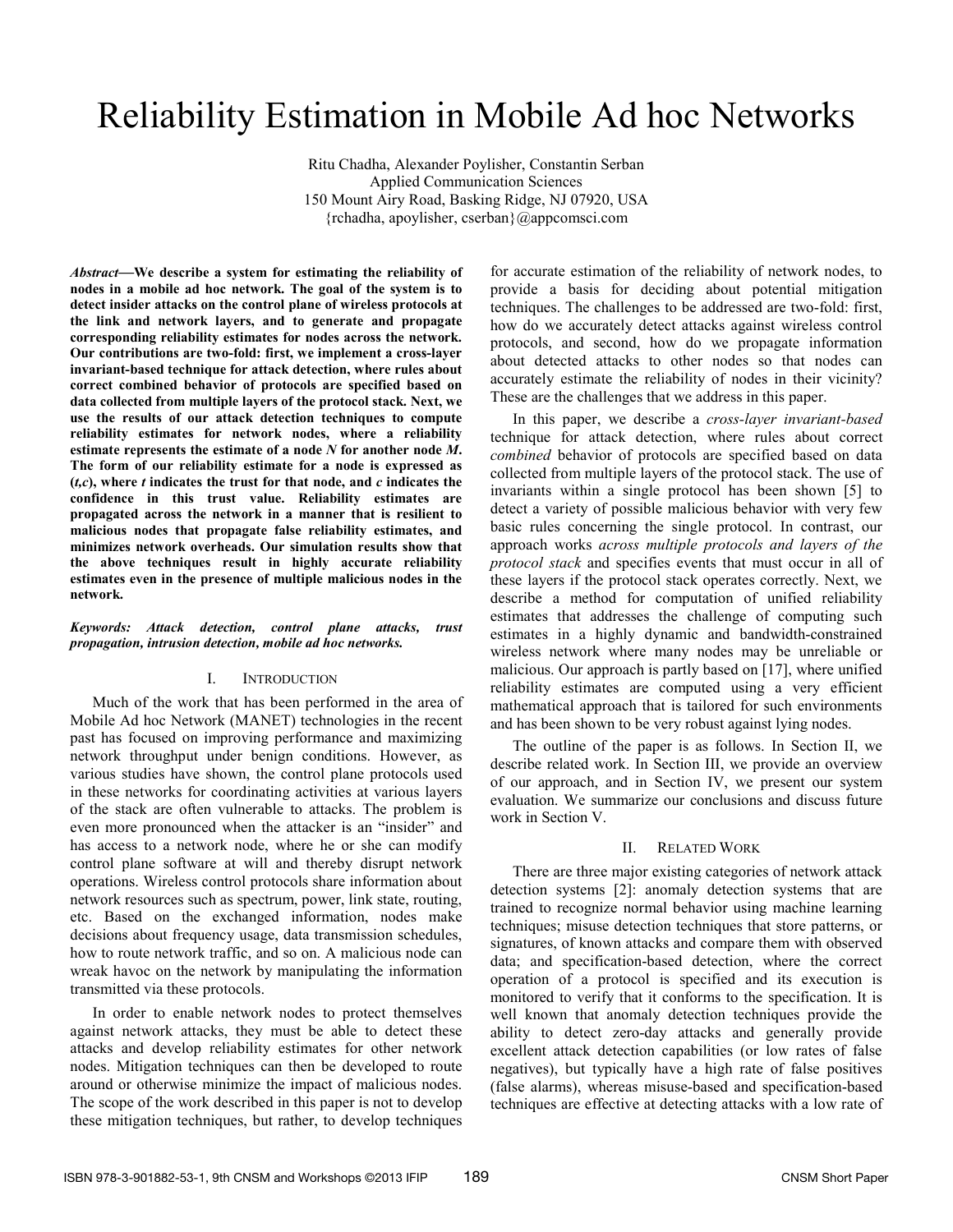false positives but a high rate of false negatives (undetected attacks) [3]. Our approach differs from past work because (i) it focuses on the detection of attacks against multiple control protocols, which is a relatively immature area, and (ii) our proposed cross-layer invariant-based detection has not been tried before; the closest work we are aware of specifies invariants for single protocols [5].

Trust evaluation/analysis [8-13] and trust aggregation [4,6,8,11,13,14] have been studied in a general setting, as well as for MANETs specifically [14,16,17,18]. Relevant work can be partitioned into centralized approaches, that require every node to share trust information with every other node, and distributed aggregation approaches such as that described in [17]. Our approach is based on [17] and is superior to centralized approaches due to its bandwidth efficiency, which is critical for wireless networks. This is enabled by our trust computation operators that allow efficient local computation of trust based solely on the opinions of neighboring nodes, as well as the fact that we strictly limit the propagation of reliability estimates to a few hops and we do not propagate reliability estimates that have low confidence values. Our approach is also resilient to nodes lying about reliabilities.

#### III. OVERVIEW OF TECHNICAL APPROACH

#### *A. Cross-Layer Invariant-Based Detector*

 We have developed a cross-layer invariant-based detector, where rules about correct *combined* behavior of protocols are specified based on statistics collected at multiple layers of the protocol stack. This enables automation of the application of substantial available expert knowledge of current/future control protocols, tactical radios, platform capabilities and mission information, and makes our system easily extensible, since new invariants can be added as humans gain more insights and expertise in the correct operation of different control protocols. A critical point to note is that these invariants are independent of network conditions, and are therefore *robust to the dynamics of a wireless network*.

Our detector extracts data from packet and frame traces overheard from multiple layers of the protocol stack, including transport, network, and MAC, as well as associated link layer data (e.g., SNR). Each node maintains a near-term history of such traces, and invariants are evaluated on the conversations extracted from the traces. Finally, we leverage the fact that for certain network deployments, there is typically a lot of additional information available, such as asset information and capabilities, node movement capabilities, node locations, node mobility plans, etc. Our invariants use this additional information when relevant. Below, we present a few illustrative invariant examples for OLSR HELLO messages and IP forwarding. In addition to invariants about control protocols, we also specify invariants that catch attacks against the reliability propagation algorithm.

| Info used | Description of some sample invariants and what a               |
|-----------|----------------------------------------------------------------|
|           | violation may indicate                                         |
| OLSR and  | For each neighbor node N claimed by node X in a HELLO          |
| physical  | message, an observer node Y verifies the possibility of node N |

| constraints. | being X's neighbor against theoretical maximum ideal radio      |
|--------------|-----------------------------------------------------------------|
| location     | coverage and likely current coordinates, given most recently    |
| data         | received actual coordinates/direction of motion and possible    |
|              | node movement speeds. If the number of inconsistencies is       |
|              | above a specified ratio threshold, Y places X under suspicion.  |
| OLSR.        | Nodes $X$ and $Y$ are one-hop neighbors and $X$ is the next hop |
| <b>MAC</b>   | from Y to Z. Y has X's most recent advertised neighbor set and  |
|              | continuously observes MAC layer transmissions from X. When      |
|              | Y sends traffic destined to Z, verify that X forwards Y's       |
|              | <i>messages.</i> If not, Y places X under suspicion.            |

After all necessary invariants have been evaluated, the results are used to create numerical trust values for the neighbors of the local node; e.g., a node that has been identified as a definite violator of invariants is assigned a trust value of 0, and a node that may be a violator is assigned a trust value proportionate to the certainty associated with the diagnosis. The associated confidence value is computed based various factors including the quality and quantity of the input data provided to the detector.

#### *B. Reliability Computation*

The form of our reliability estimate for a node is expressed as (*t,c*), where *t* indicates the *trust* for that node, and *c* indicates the *confidence* in this trust value. A node derives *trust* estimates for its neighbors based on input from the attack detector described above. The *confidence* level is a measure of how "good" the trust estimate is, based on a variety of indicators, including the noisiness of the RF environment (which influences the correctness of the observable features), the availability of external information (such as location information), etc. Note that these indicators use information that is external to the detectors, and therefore cannot be captured within the trust value *t* of the reliability estimate.

The cross-layer detector described in the previous section is responsible for generating a node's estimates of its neighbors' reliabilities. However, each node in the network needs to know about the reliability of more than its one-hop neighborhood, including non-neighbor nodes that it cannot directly observe. In this section, we explain how a node computes reliability estimates for nodes that are not its neighbors by aggregating reliability estimates obtained indirectly via other nodes, using the algorithm shown in Figure 1. Our objective is to compute these estimates in a manner consistent with the following underlying intuitive principles: (1) trust information obtained second-hand is *discounted* based on the reliability of the supplier of the estimate; in particular, reliability estimates from nodes with very low trust are *discarded;* (2) when multiple trust opinions are obtained, estimates with lower confidence values are disregarded in favor of those with higher confidence values; and (3) when multiple opinions are obtained, they are compared for inconsistencies to detect lying nodes.

 Reliability estimates can be combined in many ways that satisfy properties (1) and (2). We compute unknown trust and confidence values along a "trust path" (i.e., a virtual "path" from one node to another via zero or more nodes such that the trust of each node for the next along the path is known) as follows: two estimates  $(t_l, c_l)$  and  $(t_2, c_2)$  are combined using an operator ⊗ defined by:  $(t_1, c_1) \otimes (t_2, c_2) = (t_1 * t_2, c_1 * c_2)$ , and multiple opinions are combined by picking the one with higher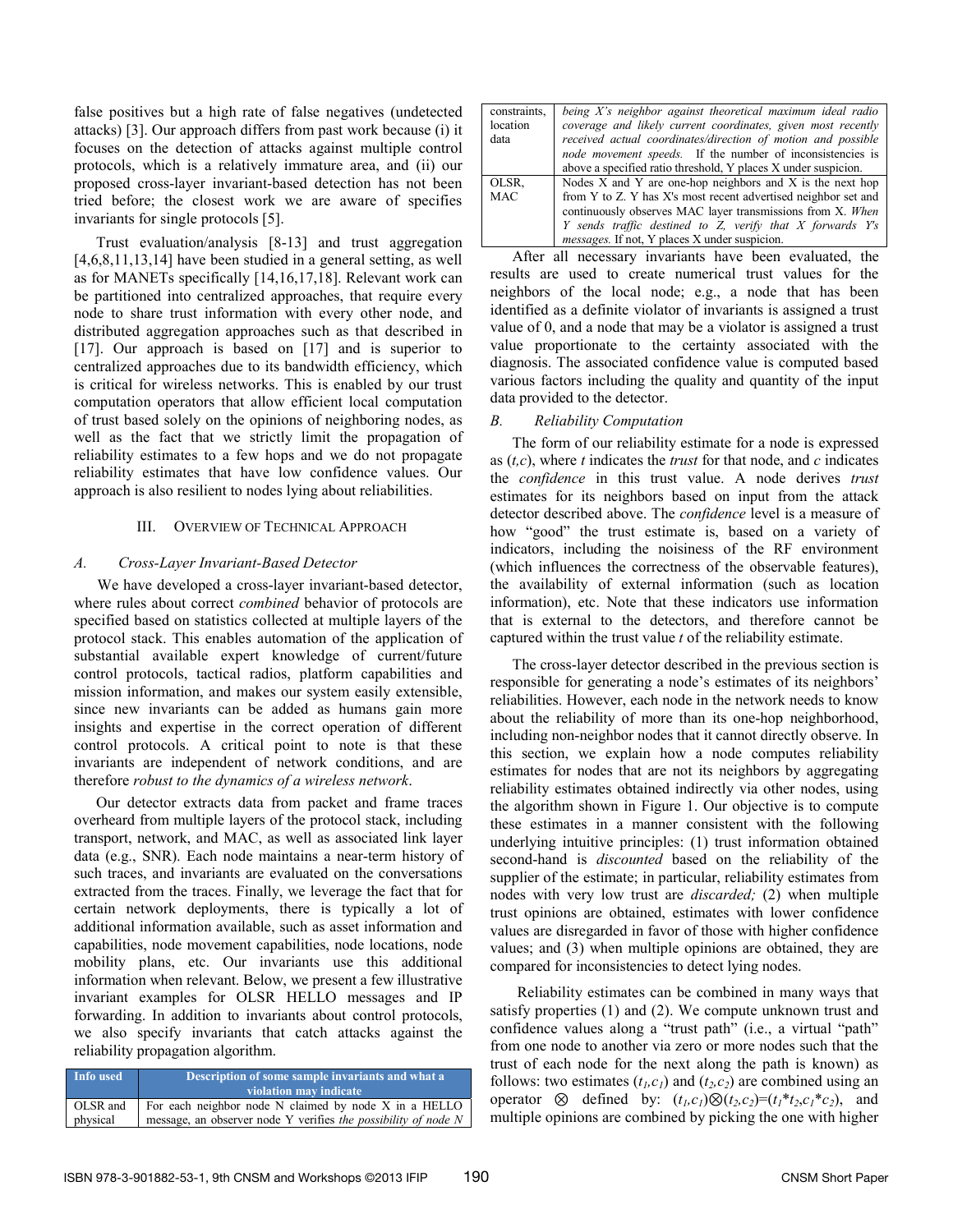confidence using operator  $\oplus$  defined by:  $(t_1, c_1) \oplus (t_2, c_2)$  is  $(t_1, t_2)$ *c1*) if c*1 > c2* and (*t2*, *c2*) if c*2 > c1*. These operators along with the set S of reliability estimates form an algebraic structure called a semiring  $[15]$ . The computation of reliability estimates  $(t, c)$ can be *performed extremely efficiently, in a distributed manner*, thanks to the distributive and associative properties of semiring operators. This allows combining local estimates of neighbors with neighbors' estimates of other nodes, rather than having to talk to every node to get its reliability estimate of every other node.

| // Notation: T <sub>q[u]</sub> and C <sub>q[u]</sub> denote trust/confidence that q has for u |  |  |
|-----------------------------------------------------------------------------------------------|--|--|
| 1.<br>$q \leftarrow$ this node;                                                               |  |  |
| 2.<br>if this is the first run of this algorithm then                                         |  |  |
| 3.<br>for each $u \in V$ do // initialize estimates at start                                  |  |  |
| 4.<br>$T_q[u] = 0.5$ // medium trust for all other nodes                                      |  |  |
| 5.<br>$C_q[u] = 0.1$ // low initial confidence                                                |  |  |
| 6.<br>$T_q[q] = C_q[q] = 1$ // perfect reliability for self                                   |  |  |
| 7.<br>repeat at every decision period                                                         |  |  |
| 8.<br>Il First, use detectors' decisions for neighbors                                        |  |  |
| for each $v \in Neighbors[q]$ do<br>9.                                                        |  |  |
| 10.<br><i>invariant_detector(v,T<sub>q</sub>[v],C<sub>q</sub>[v]);</i>                        |  |  |
| 11.<br>Il Next, compute reliability estimates for all nodes                                   |  |  |
| 12.<br>for each $u \in V$ do                                                                  |  |  |
| 13.<br>if $u \neq q$ and $u \not\in$ Neighbors[q] then                                        |  |  |
| 14.<br>Il skip myself and neighbors                                                           |  |  |
| 15.<br>Il first, decay my current estimate for u                                              |  |  |
| Il obtained from the previous round, if any<br>16.                                            |  |  |
| trust = $T_q[u]^*$ decay // 0 < decay < 1<br>17.                                              |  |  |
| 18.<br>confidence = $C_q[u]^*$ decay // 0 < decay < 1                                         |  |  |
| 19.<br>Il the following loop combines estimates for u from                                    |  |  |
| 20.<br>II all my neighbors with my own estimates of them                                      |  |  |
| 21.<br>for each $v \in Neighbors[q]$ do                                                       |  |  |
| 22.<br><b>if</b> $T_q[v] > min\_trust$ // Only consult nodes that q trusts                    |  |  |
| 23.<br>then (trust, confidence) = (trust, confidence) $\oplus$                                |  |  |
| $((T_v[u], C_v[u]) \otimes (T_q[v], C_q[v]))$                                                 |  |  |
| $T_q[u]$ = trust; $C_q[u]$ = confidence<br>24.                                                |  |  |
| Figure 1. Generalized shortest distance algorithm                                             |  |  |

We use a very efficient mechanism for disseminating REs to neighbors that relies on every node periodically broadcasting its local view of network reliability estimates to its neighbors (an aperiodic broadcast could be performed if a new malicious node is detected). Note that this hop-by-hop propagation mechanism requires multiple decision periods for information to propagate across network hops; however, we argue that this is not an issue because the further away two nodes are from each other, the less they care about each others' view of REs.

### IV. SYSTEM EVALUATION

In this section, we describe our evaluation results, performed using a 50-node MANET simulation in ns-2.

#### *A. Experiment 1: Vary Traffic Volume*

We performed experiments to study accuracy of attack detection as traffic volume is varied, which impacts *attack observability*. We injected a black hole attack at random at different nodes in the network, with only one node attacking at any one time. The attack was implemented by having the malicious node advertise a number of fictitious neighbors through OLSR HELLO messages, and drop all packets that it should have forwarded.

We used invariants to detect this attack based on the

premise that neighbors of the malicious node can observe, through promiscuous reception, messages received and sent by their neighbors. If a node is found not to forward the messages it receives for forwarding, it is identified as an attacker. In practice, however, the observing node may be unable to observe all the transmissions of neighbors, due to interference from other nodes, which needs to be taken into account. This is usually the case when the network is congested. We specified the following invariant to represent this condition (violation of this invariant indicates an attack):

*h\* # pkts forwarded/# pkts received for forwarding > threshold* (1)



where *h* is a factor that represents a measure of channel contention, computed as the ratio of the total number of packets seen at the witnessing node and the sum of packets-toforward and packets forwarded. This adjusting factor allows us to favor decisions made in a clean environment and discount decisions made when the vantage point is noisy. For our experiments, we used a fixed threshold of 0.5 and a decision period of 30 seconds. Each data point in the experiment was averaged over 10 runs. We used ns-2 to simulate a 50-node 802.11 ad hoc network. Our experiments measured detection accuracy (in terms of true positive and false positive rates) for different traffic volumes and different mobility regimes. We report an accuracy of 1 if the malicious node was correctly detected by at least one neighbor, for at least two decision periods out of three (the scenario was 3 decision periods.) The false positive rate was computed as the sum of the number of wrong decisions divided by the number of nodes. Figure 2 shows our results. The accuracy is lower when there is little traffic being sent, as the amount of traffic that can be dropped at a single node is low, thus reducing *attack observability*. Note that the black hole attack was detected with probability of 100% for several values of traffic load (see Figure 2). The probability of false alarm was <10% for all scenarios, except for one data point. Also, there was no network overhead as all statistics used were local.

### *B. Experiment 2: Vary Number of Malicious Nodes*

We performed experiments to study how reliability estimate accuracy varies as the number of malicious nodes in the network is varied. This time, we injected the same black hole attack as before, at random, but gradually increased the number of malicious nodes in the network. We used the same invariant-based detector as in the previous experiment; this time, we computed the local trust value for a neighbor based on (1) above as follows:

*trust = h\* # packets forwarded/# packets received for forwarding* (2)